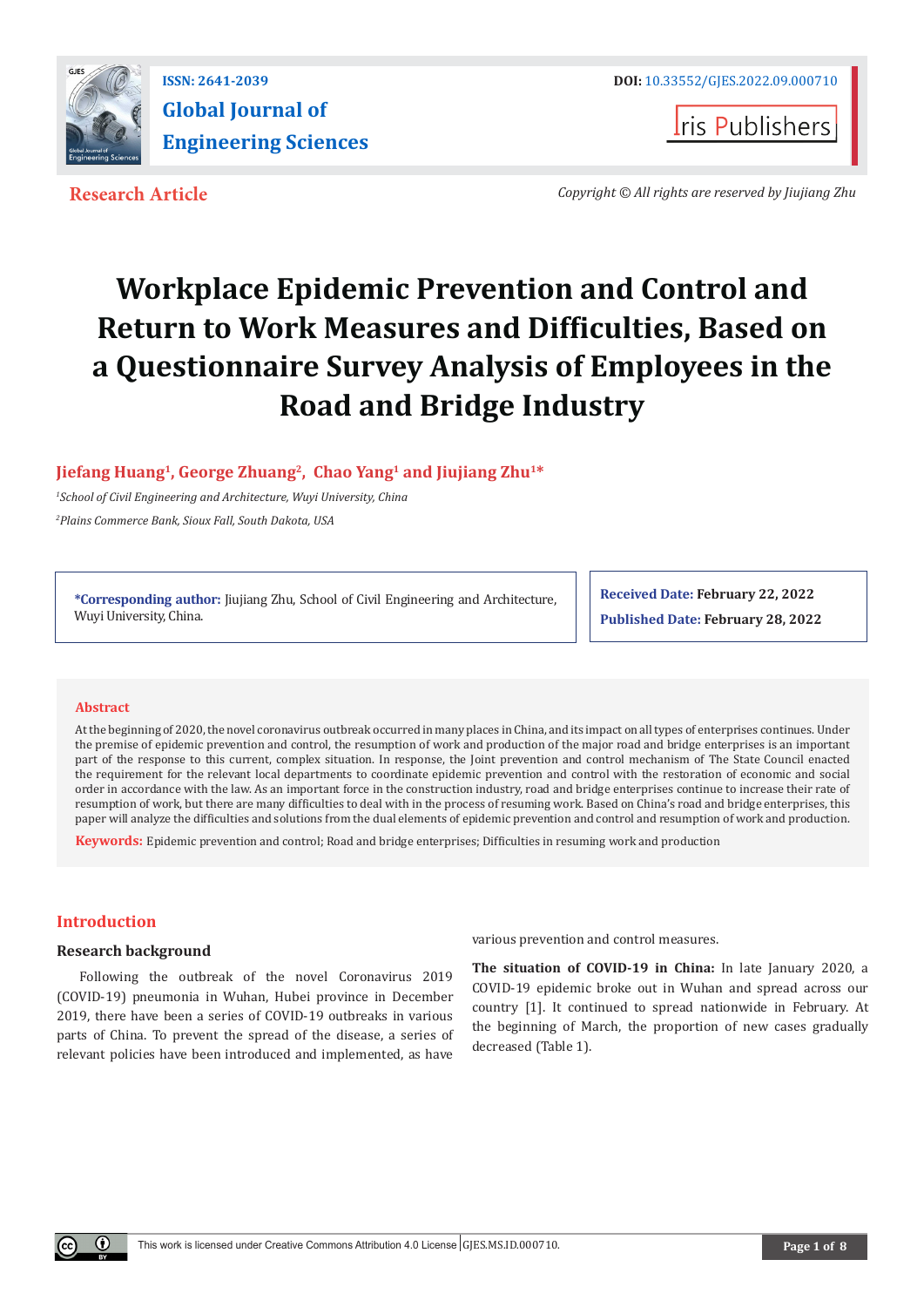#### **Table 1:** The Scale change of COVID-19 in China.

| <b>Period</b>                              | Number of<br><b>Extant Severe</b><br><b>Cases</b> | <b>Total of Confirmed</b><br><b>Cases Reported</b> | <b>Total of Recovered</b><br><b>Patients</b> | <b>Cumulative</b><br><b>Death Toll</b> | <b>Case Cure</b><br>Rate | <b>Case Fatality</b><br>Rate |
|--------------------------------------------|---------------------------------------------------|----------------------------------------------------|----------------------------------------------|----------------------------------------|--------------------------|------------------------------|
| At 24:00 on 23rd January 2020              | 177                                               | 830                                                | 34                                           | 25                                     | 4.09%                    | 3.01%                        |
| At 24:00 on 29th January 2020              | 1370                                              | 7111                                               | 124                                          | 170                                    | 1.61%                    | 2.20%                        |
| At 24:00 on 9 <sup>th</sup> February 2020  | 6484                                              | 35982                                              | 3281                                         | 908                                    | 9.12%                    | 2.52%                        |
| At 24:00 on 26 <sup>th</sup> February 2020 | 8346                                              | 78497                                              | 32495                                        | 2744                                   | 41.40%                   | 3.50%                        |
| At 24:00 on 11st March 2020                | 4257                                              | 80793                                              | 62793                                        | 3169                                   | 77.72%                   | 3.92%                        |

**Note: ①**The case cure rate is equivalent to the cumulative number of the cured persons divided by cumulative number of confirmed persons over the relevant time period.

**②** The case fatality rate is equivalent to the cumulative death toll divided by the total of confirmed cases over the relevant time period.

**③** Data source: National Health Council.

## **Policies and measures in China:**

- **a. Transportation:** In order to reduce the risk of further spread of the epidemic, Wuhan took measures to shut down the city and temporarily closed the outbound exits on January 23 [2]. Other parts of the country also took partial road closures and traffic controls to cut off the spread of the virus. Since January 25, trains which ran throughout China had been temporarily suspended or had their operating range adjusted.
- **b. Control and prevention:** At the end of January 29, all the provinces of China had launched a Level One Response in response to this major public health emergency.
- **c. Resuming work and production:** Because the specific situation of the COVID-19 epidemic is different in different regions, China has adopted a strategy of identifying guidance and implementing policies by region to coordinate epidemic prevention and control with the goal of a restoration of economic and social order [3]. According to the notice from local governments, many were not allowed to resume work until 24:00 on February 9, except for those necessary for epidemic prevention and control, safeguarding urban activity, construction of key projects, and those related to various matters concerning the national economy and peoples' livelihoods.

The construction sites in Tianjin City, except for those that could not be stopped due to construction safety requirements and those related to epidemic prevention and control and emergency and restoration projects, were all postponed [4].

#### **Research purpose**

An important issue in China today, COVID-19 still has an outsize impact on all sectors of life. Driven by my area of study, namely traffic engineering (road and bridge), I will focus on the impact of the epidemic on China's road and bridge enterprises, as well as the difficulties and measures taken in the process of their resumption of work and production. The purpose of this investigation was to

increase my understanding of road and bridge enterprises and to use more professional knowledge to apply to the current epidemic situation for the purpose of putting forward some new views and actionable suggestions.

## **Research**

## **Research overview**

The scope of data collection for this paper was mainly journal literature and news reports. We conducted an advanced search on CNKI, taking "Road and bridge enterprises" as the keywords, together with "COVID-19 prevention and control" and "measures for the resumption of work and production", but the result of the literature search was insubstantial. Considering that road and bridge enterprises account for a small proportion of all industries, the author changed the keyword "road and bridge enterprises" to "enterprises", along with "COVID-19 prevention and control" and "measures to resume work and production", resulting in about 80 articles. Using the same keywords to search on the official websites of major domestic media and the official websites of road and bridge enterprises, the number of articles found was much larger.

#### **Content analysis**

**Comparative analysis of COVID-19 and SARS:** Within 30 days of the outbreak of COVID-19 in China, the cumulative number of people infected surpassed that of SARS (Severe Acute Respiratory Syndrome) in 2003, indicating that COVID-19 is significantly more contagious than the SARS virus. Su Yiren, a virus expert from Taiwan, China, said, "The higher the infectivity of the virus, the lower the fatality rate actually is" [5]. According to official data, the fatality rate of SARS in China in 2003 was about 6.55%. That of COVID-19 in China was about 3.92% as of 24:00 on March 11. Indeed, the fatality rate of COVID-19 is relatively low. However, its high infectivity is still a major a difficulty in the prevention and control of COVID-19 epidemics. At present, human-to-human transmission and infection among medical workers have occurred, and there is a certain range of community transmission [6].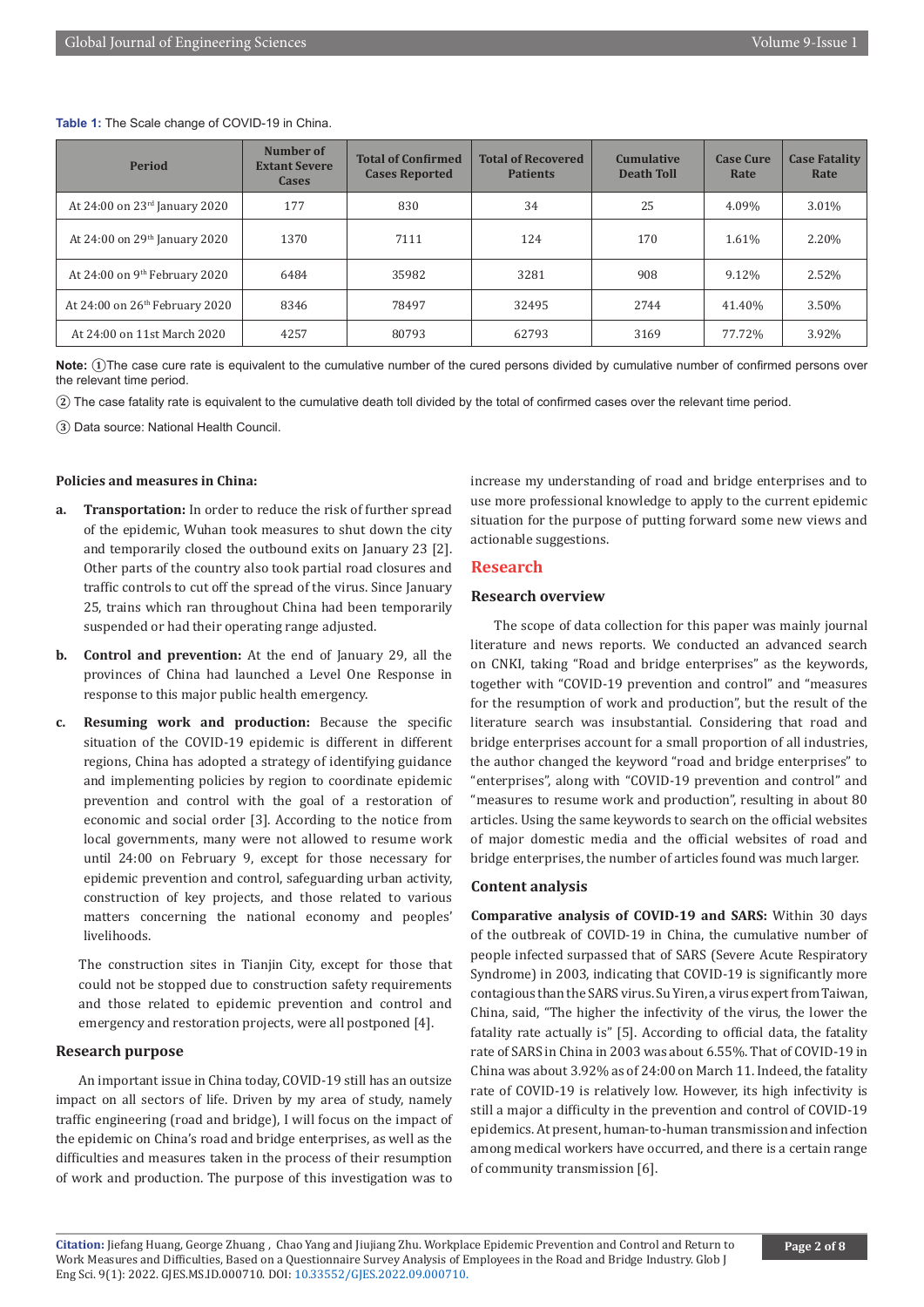#### **Present situation and outlook:**

**a. Road and bridge enterprises:** In recent years, transportation, as a driving force of economic development, has developed rapidly with the support of the Chinese government. At present, the output value of the construction industry in China is increasing year by year, and the employment opportunities provided by road and bridge enterprises are also increasing, creating valuable new standards for society [7]. Therefore, road and bridge enterprises are one of the most indispensable parts of China's modern construction industry, as well as an important force to stimulate domestic demand, improve national employment rates, and maintain the stability of socioeconomic processes and of infrastructure.

The profits of the combined road and bridge enterprises are meager. With the gradual integration of China's road and bridge construction industry into the global economy and the gradual opening of the road and bridge construction market, road and bridge enterprises face a bigger potential market while competing with foreign road and bridge enterprises for the same global market [7].

#### **b. Road and bridge engineering:**

**1. Road Engineering:** According to data from 2001 to 2010, China's new added mileage of railways and highways show a steady growth trend in which the development rate of expressways is faster than graded roads. According to the National 11th Five-Year Plan and National Expressway Network Plan, we know that China has invested greatly in highway construction and has relatively good development prospects for the same (Table 2).

#### **Table 2:** National Highway Investment During the 11th Five-Year Plan Period.

| Plan                             | <b>Period</b> | <b>Completed Highway Mileage and Investment</b>                                                                      |
|----------------------------------|---------------|----------------------------------------------------------------------------------------------------------------------|
| National 11th Five-Year Plan     | As of 2010    | 2.4 kilometers of expressways will be built, along with more than 300,000 kilometers<br>of county and township roads |
| National Expressway Network Plan | As of 2035    | The total scale of the plan is about 85,000 kilometers, and investment will reach two<br>trillion yuan               |

- **2. Bridge Engineering:** Bridges, as artificial structures which helps us to across rivers, seas, deep valleys and other obstacles, play an important role in China's transportation infrastructure. Since 1949, advancement in bridge engineering has been rapid, especially that of the long-span bridge, which has reached a significantly higher level. In recent years, the ratio of bridge to tunnel of newly built roads and railways has been improving, which provide a broad market for the bridge engineering industry [8].
- **3. Road and Bridge Engineering:** Road and bridge engineering is one of the keystones of modern society in China and an important part of construction projects. At present, domestic and foreign construction engineering market competition is increasing greatly. In engineering construction, research and development of construction technology will always occupy an important position. Although the current engineering construction technology in China can guarantee effectual construction quality, with the gradual increase of peoples' requirements, relevant technologies will need to be continuously reformed and innovated upon [9].

## **Analysis Based on the Investigation**

For a better understanding of various enterprises, especially the road and bridge enterprises under the impact of the epidemic, we issued a questionnaire survey, which collected responses until 24:00, March 11, 2020. The relevant data was collected and analyzed as follows.

## **Analysis on the resuming of work and production**

According to the collected data (Figure 1), more than 80% of enterprises have resumed work and production. A cursory look at the questionnaire data from employees of road and bridge enterprises shows that the rate of employees returning to work is higher. In early February, some road and bridge enterprises arranged for their employees to return to work after getting approval from their respective local governments. However, due to the epidemic, the production scale of those enterprises that have resumed work is smaller than that of the same period in previous years (Figure 2).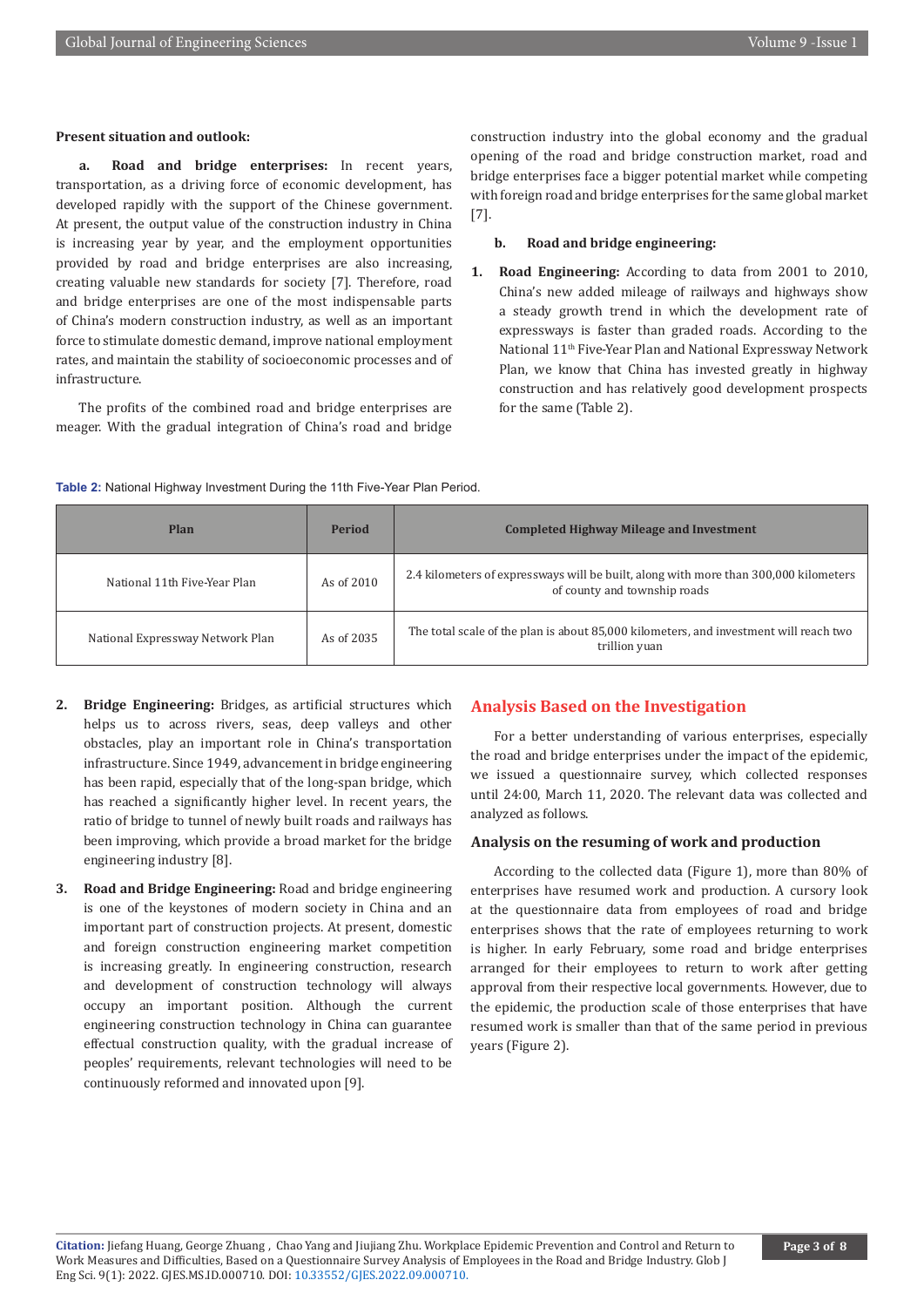



## **Major difficulties**

In order to promote the progress of construction projects and reduce the impact of the COVID-19 epidemic on enterprises (Figure 3), most road and bridge enterprises arranged for their employees to return to work on the premise of epidemic prevention and control. Even so, there were still many difficulties in resuming work and production (Figure 4).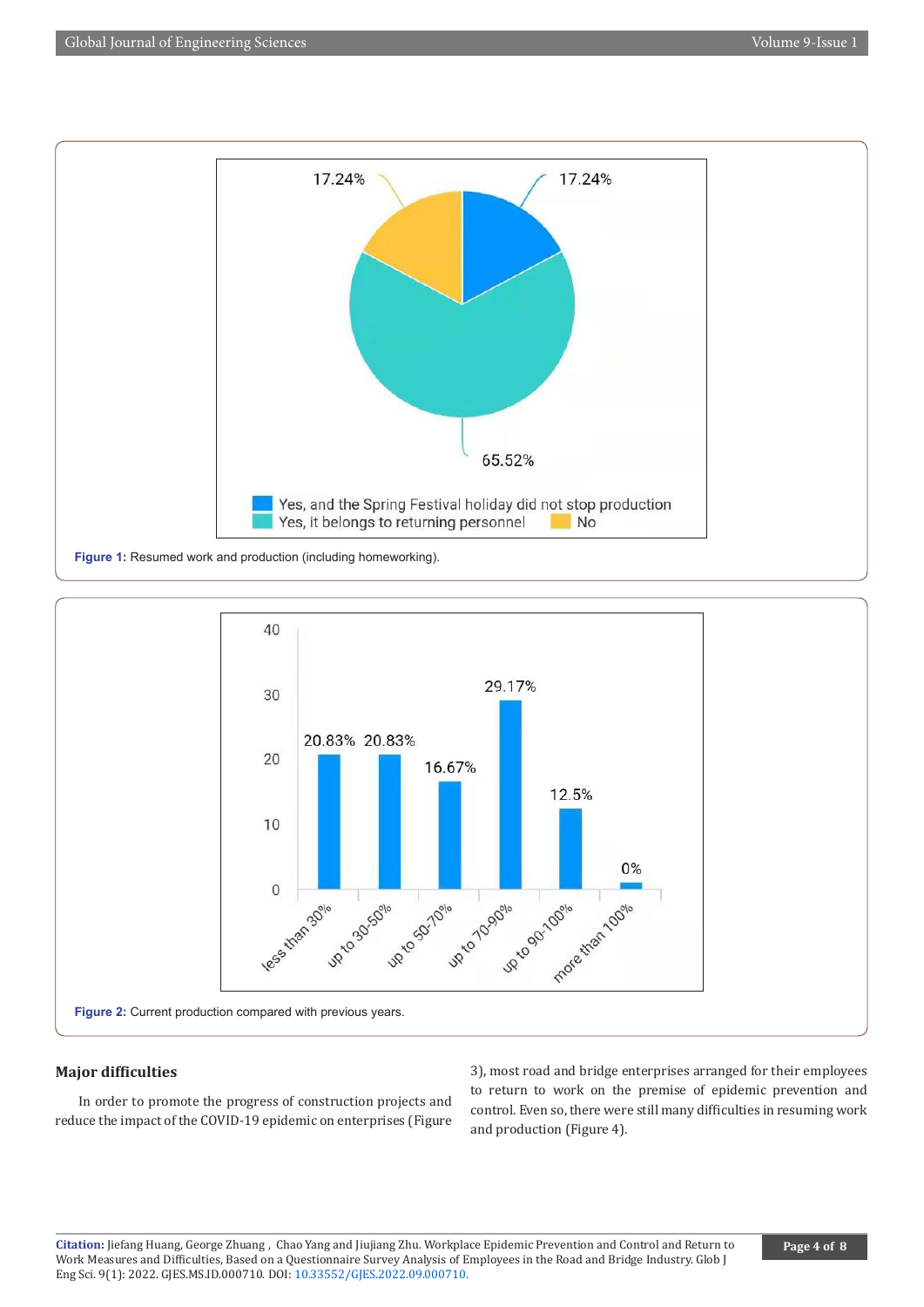



**Difficulty in transporting supplies:** Traffic and logistics were not smooth, which was a major problem for enterprises in resuming work and production. Since January 23, different degrees of interprovincial road closures and traffic control measures have been taken across the country, but the transportation and logistics system has not been fully restored. These various measures increase the

transportation cost, time cost, management cost and the cost of coordination between different businesses [10]. They also make it difficult for employees from other provinces to return to work.

**Difficulty in the timely allocation of supplies:** Chinese enterprises currently face difficulties in the timely allocation of goods. This is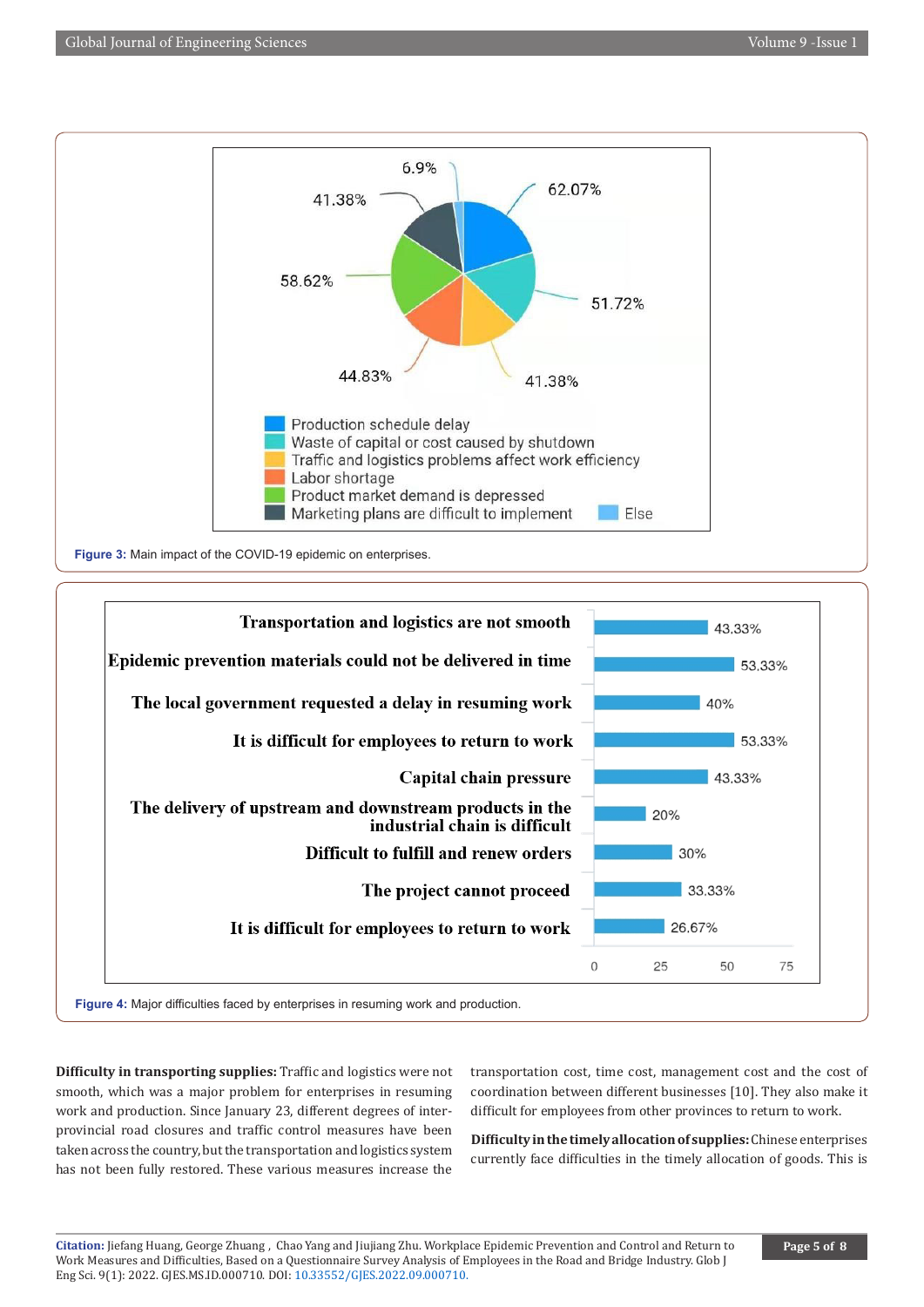not only due to the increased difficulty in transporting supplies and goods, but also due to the difficulty in purchasing disinfectants, protective clothing and other protective equipment, and especially disposable medical masks which are controlled by the government. Currently, some companies only have enough supplies to resume work partially.

and supports policies such as "Notice on Work Related to Helping Resume Work and Overcome Difficulties in Response to COVID-19", many enterprises have yet to enjoy them, and some are not ever aware of relevant local policies.

## **Measures taken to resume work and production**

**Capital chain pressure:** During to the shutdown period, employee wages, taxes and electricity fees, etc., all must continue to be paid on time. This coupled with incomplete projects that do not result in a return on investment, all contribute to businesses' capital chain pressures. Some businesses cannot turn-over their capital and will run into other problems. Even though the state has implemented

**Epidemic control measures:** In order to ensure the health of employees and prevent the spread of the COVID-19 epidemic, road and bridge enterprises have taken a series of epidemic prevention and control measures (Figure 5). In addition, some of them also launched knowledge training to increase the effectiveness of these prevention and control policies.



**Relevant adjustment of enterprises:** Under the impact of the COVID-19 epidemic, road and bridge enterprises have been unable to complete projects that have already been started. Additionally, the construction of many domestic projects has been wholly suspended due to the epidemic. Some businesses were forced to

postpone the construction of key projects, seriously affecting the further development of these businesses. Others were faced with a fight for survival and took additional measures regarding salary reduction or even staff reduction. Still others were forced to shut down entire production lines due to financial problems (Figure 6).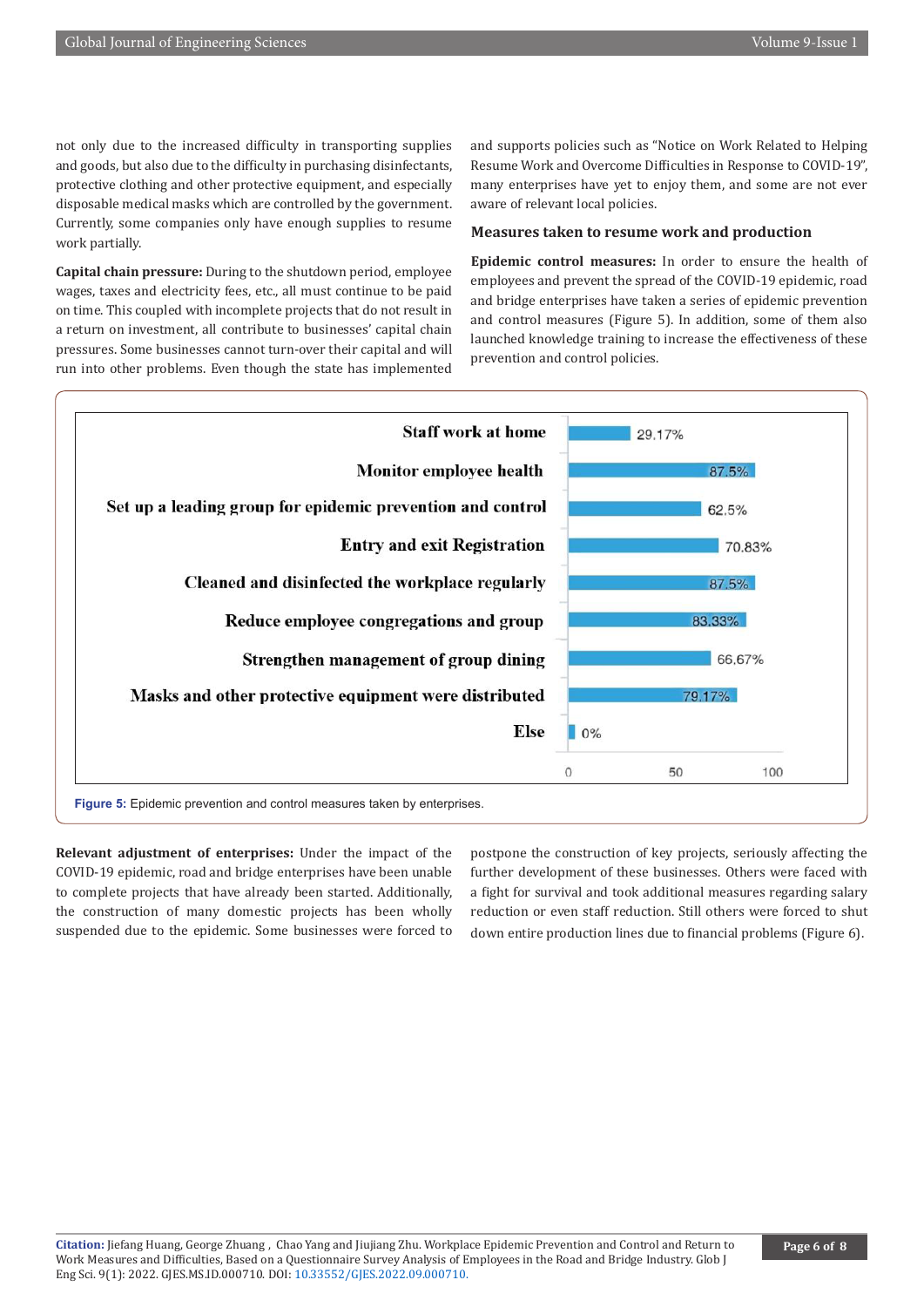

## **Relevant Suggestions**

## **For the current situation**

In the face of the COVID-19 epidemic, the top priority of a business is to promote the construction of road and bridge projects under the premise of epidemic prevention and control, ensuring the quality of the project, completing projects as soon as possible, and minimizing the impact of the epidemic on the business. Secondly, we should turn our attention to the internal culture of the business by improving the psychological condition of the construction staff to improve the quality of construction projects. At the same time, brand strategy can be enhanced to increase the visibility of the business, attract talented employees, and to lay a foundation for the future development of the business.

#### **For future development**

With the gradual integration of China's road and bridge construction industry into the global economy and the gradual opening of the road and bridge construction markets, businesses face a much bigger potential market while competing with foreign road and bridge construction enterprises. The enhancement of an enterprise's core competitiveness is the basis for the development and growth of an enterprise. Facing the trend of diversification, road and bridge enterprises can transform from a single-contract project model into a comprehensive business, combining production as well as capital operation, by way of integrating a developmenttype business model with construction and production, providing a business with multiple avenues to bring in money.

Of course, expansion and development are worth encouraging, but construction should still be the core business of road and bridge enterprises. The active development of construction technologies and the implementation of this research and development are also extremely important for a business to gain a firm foothold in the road and bridge industry.

#### **Conclusion**

In sum, the successful development of road and bridge enterprises cannot now do without correct and effective epidemic prevention and control measures, high-technology engineering arrangements, and comprehensive construction plans. Road and bridge enterprises, among others, are responsible for the spread of infectious diseases such as COVID-19. Therefore, major road and bridge businesses should correct their attitudes, pay due diligence to the potential spread of various infectious diseases and make timely adjustments to construction plans of important projects. The state should also increase the requirements for epidemic prevention during the construction of various construction projects so that the transmission of various infectious diseases can be halted as soon as possible. Employees of road and bridge enterprises should also be knowledgeable of epidemic prevention and take safety measures during construction work.

Through the COVID-19 epidemic, many road and bridge enterprises have accumulated valuable experiences in dealing with infectious diseases, and China has once again shown the world its miraculous speed and organization. We also learned a lot relating to our area of study, such as the importance of the road and bridge industry and the construction industry in general to China's economic and infrastructural development.

We believe, after concluding our research, that China's road and bridge industry will continue to grow. These businesses